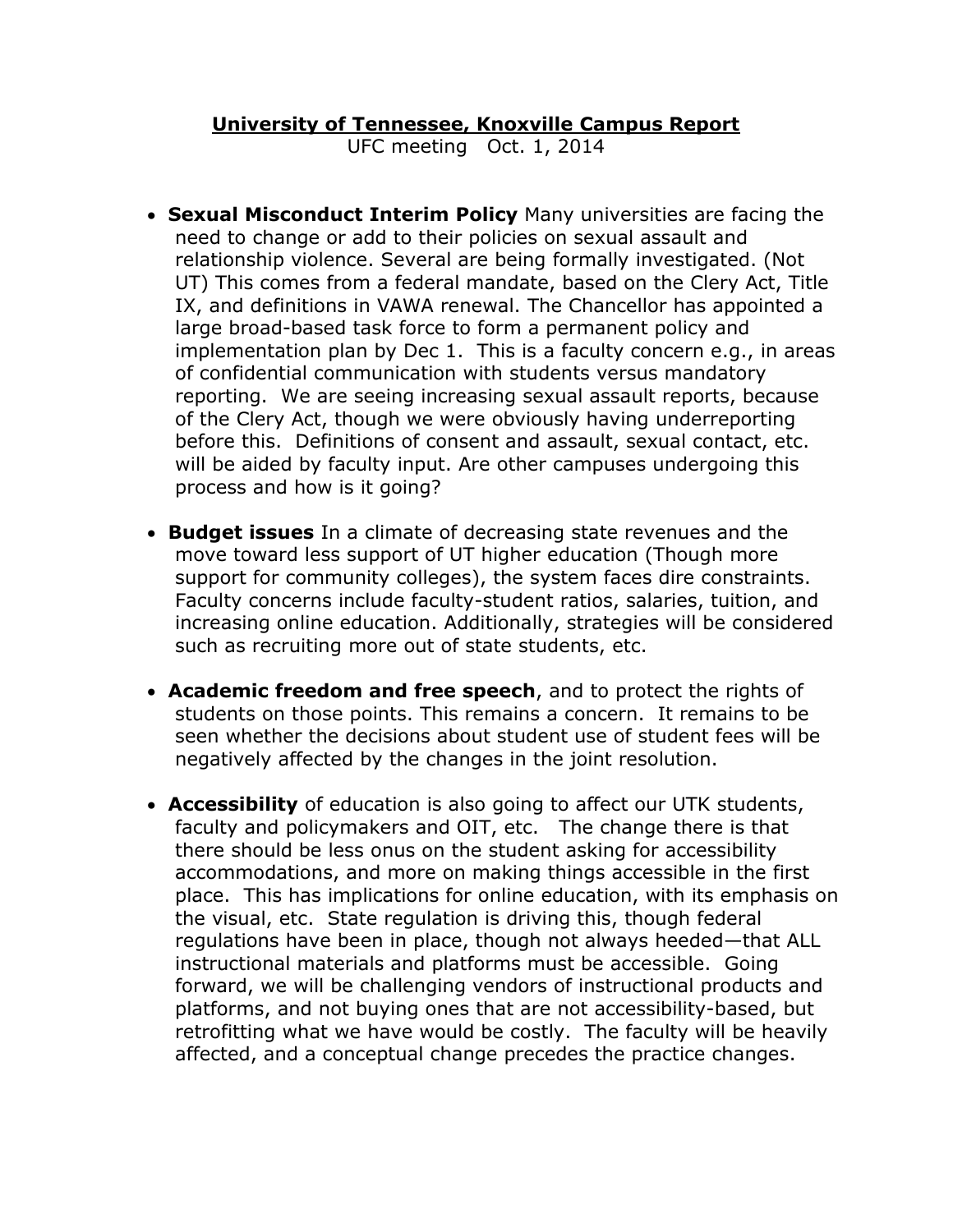- **Technologically updating communication between Senate and faculty**, and if other campuses need to do this, we might share information on how to do that, and how to use technology better to conduct UFC meetings as well. We are changing the name of our Senate Information Officer to "Communications Officer" reflecting a change in perspective on communication, and the plan for greater transparency and dialogue.
- **Concerns about Bylaws** in general, the need to streamline and or simplify committee bylaws, so that committee might require fewer members, (the current separate subcommittee bylaws are cumbersome in that often large numbers of senators are called for by committees that might not need so many, etc.). Could we arrive at any common language to generally simplify to one bylaws statement about all senate subcommittees, and make committee assignments easier, and committee work more efficient? Secondly, with the election of NTTF to the Senate, some foresight is needed in examining bylaws, to assure that there is a balance of NTT and TT faculty in the Senate, and that, e.g., requirements for committee memberships and chair positions are specified.
- **Logo-**-UTK is considering a new logo as part of their re-branding process. This has implications regarding image and emphasis. The obvious one is identity as a flagship campus, but there are additional concerns about the distinguishing of the academic and athletic missions, and that is a faculty concern. Connecting with and distinguishing UTK from the other campuses is a factor to consider.
- **ELEMENTS**. The Vice Provost for Faculty presented, (and the rollout has begun, in the Business School), a database on T/TT faculty productivity, purported to be for gathering information for administrative reports, metrics, etc., called ELEMENTS. Concerns from the Senate here include that it will be one more place where faculty must enter their information for reports, and that rather than be just "collective data" it may be used for evaluative purposes at the individual level. While not presently linked to it, ELEMENTS *is* planned to be linked at some point to our online Faculty Evaluation System.
- **Compliances—Imedris system** is now being implemented. Faculty members who have tried to use it are already raising concerns. It is the same system used by Memphis. Faculty filing IRB applications, etc. are finding it repetitive, and not user friendly for our purposes. We would like input from those who are already using it.